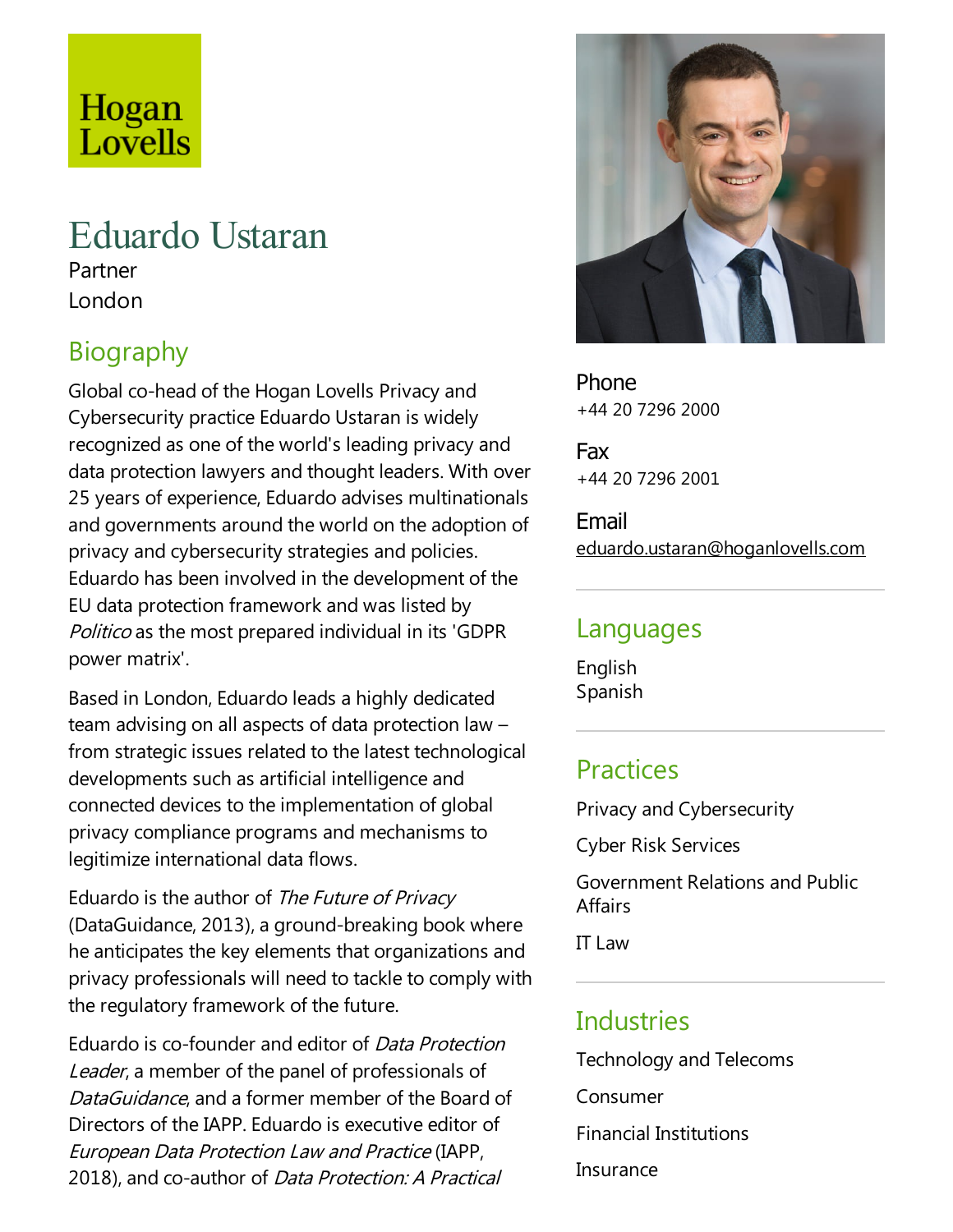Guide to UK and EU Law (OUP, 2018), Beyond Data Protection (Springer, 2013), E-Privacy and Online Data Protection (Tottel Publishing, 2007) and of the Law Society's Data Protection Handbook (2004). Eduardo has lectured at the University of Cambridge on data protection as part of its Masters of Bioscience Enterprise, and regularly speaks at international conferences.

#### Representative experience

Strategic advice on business-critical issues affecting the digital economy and in particular, the tech, auto, life sciences, retail, financial services, consumer and media sectors.

Contributing to the development of BCR as a mainstream mechanism to legitimize international data transfers and assisting many companies to obtain BCR approvals throughout the EU.

Leading numerous global privacy compliance projects and carrying out comprehensive data protection compliance assessments.

Contributing to the legislative process across the EU and internationally, including leading the team responsible for drafting the Personal Information Protection Act of Bermuda.

Assisting the UK Ministry of Justice to formulate its policy position in connection with the EU data protection legislative reform.

Assisting organizations throughout the world to devise and implement workable strategies to legitimize global dataflows.

Implementing 'privacy by design and by default' programs and 'privacy impact assessments' to help clients embed data protection into their product development processes.

Creating innovative solutions to provide transparency in connection with data-related activities involving multiple technologies.

#### Automotive

Sports, Media and Entertainment

#### Areas of focus

Health Privacy and Cybersecurity

Breach Preparedness, Response, Investigation,and Communications

Privacy and Cybersecurity Public Policy Counseling and Advocacy

Risk Management, Governance, and **Compliance** 

Workplace Privacy

Digital Health

Global Regulatory in the UK

#### Education and admissions

#### Education

Licenciado en Derecho, University of Navarra

LLM, European and International Trade Law, University of Leicester

#### **Memberships**

International Association of Privacy Professionals

#### Bar admissions and qualifications

Certified Information Privacy Professional (CIPP/E)